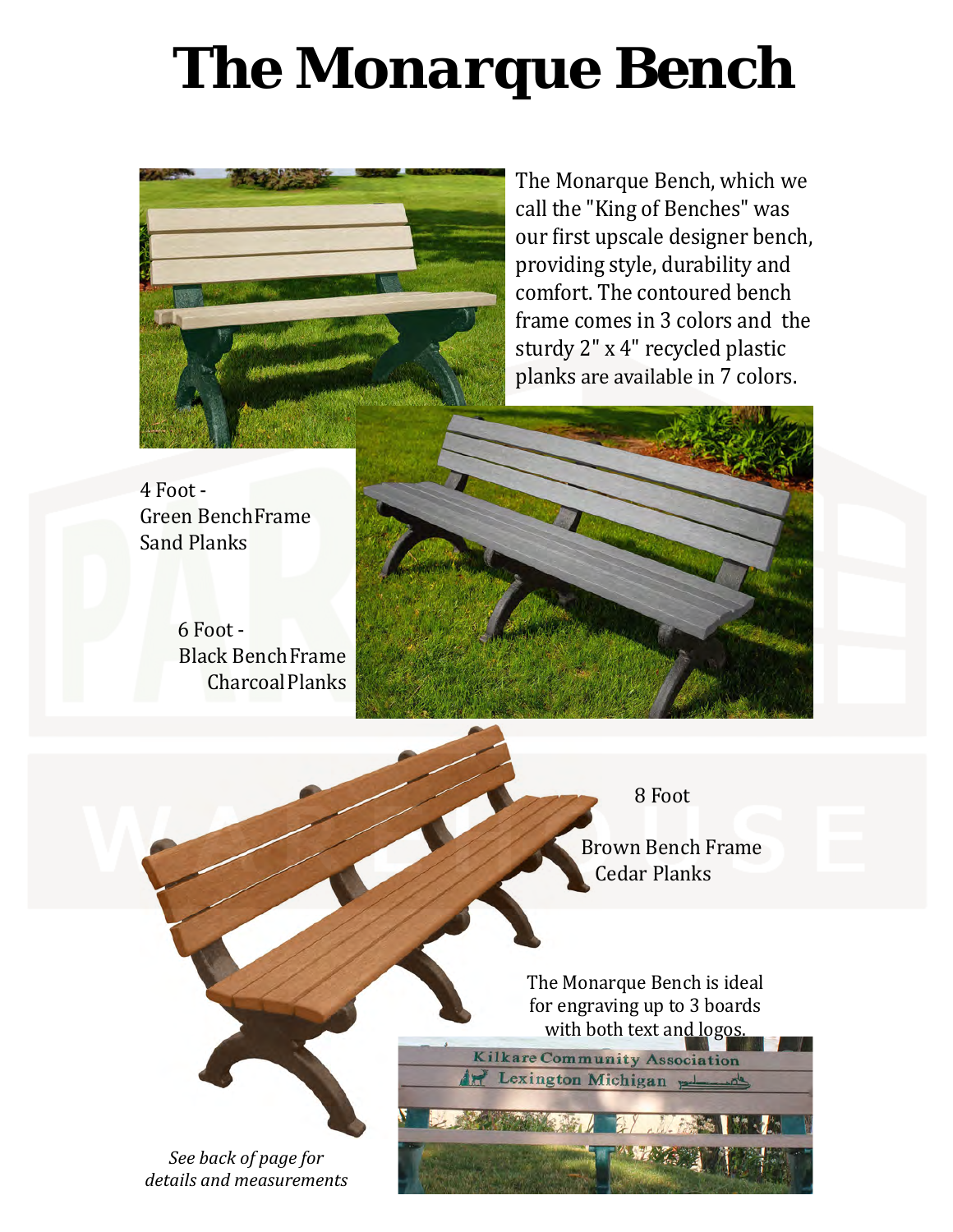## *The Monarque Bench* **-** 4', 6' & 8'

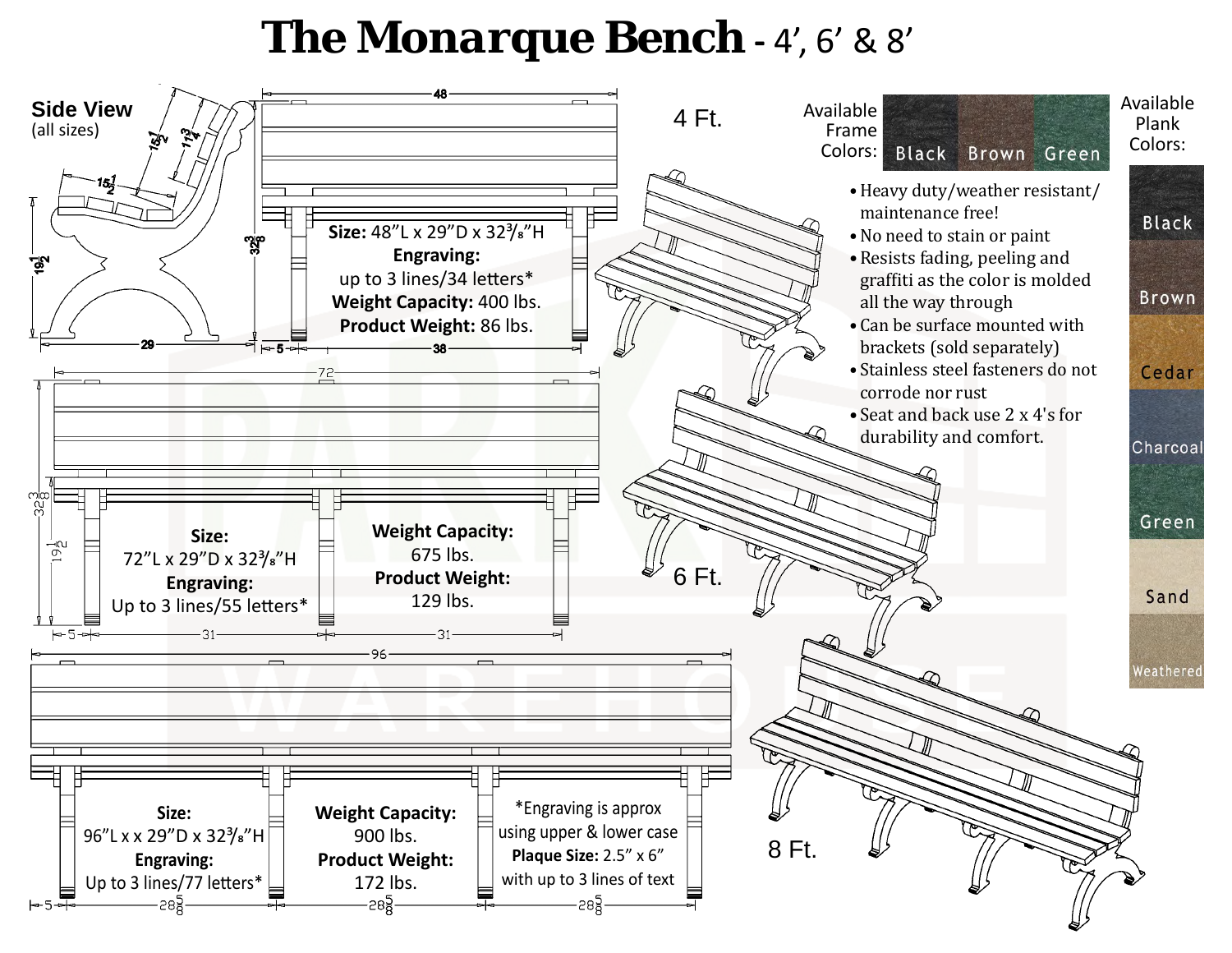## *Monarque Bench w/Arms*

The Monarque Bench, which we call the "King of Benches" was our first upscale designer bench and features a stylish bench leg frame, and our most decorative arm rests. Constructed with 2" x 4" planks made out of recycled plastic, it provides style, durability and comfortable contoured seating.



4 Foot **ASM-MB4BA** Black Bench Frame Charcoal Planks

6 Foot - **ASM-MB6BA** Green Bench Frame Weathered Wood Planks

8 Foot - **ASM-MB8BA** Brown Bench Frames Cedar Planks

The Monarque Bench is ideal for engraving up to 3 boards with both text and logos.

**The Committee of the Ale** 

Kilkare Community Association

1. Lexington Michigan

*See back page for details and measurements*